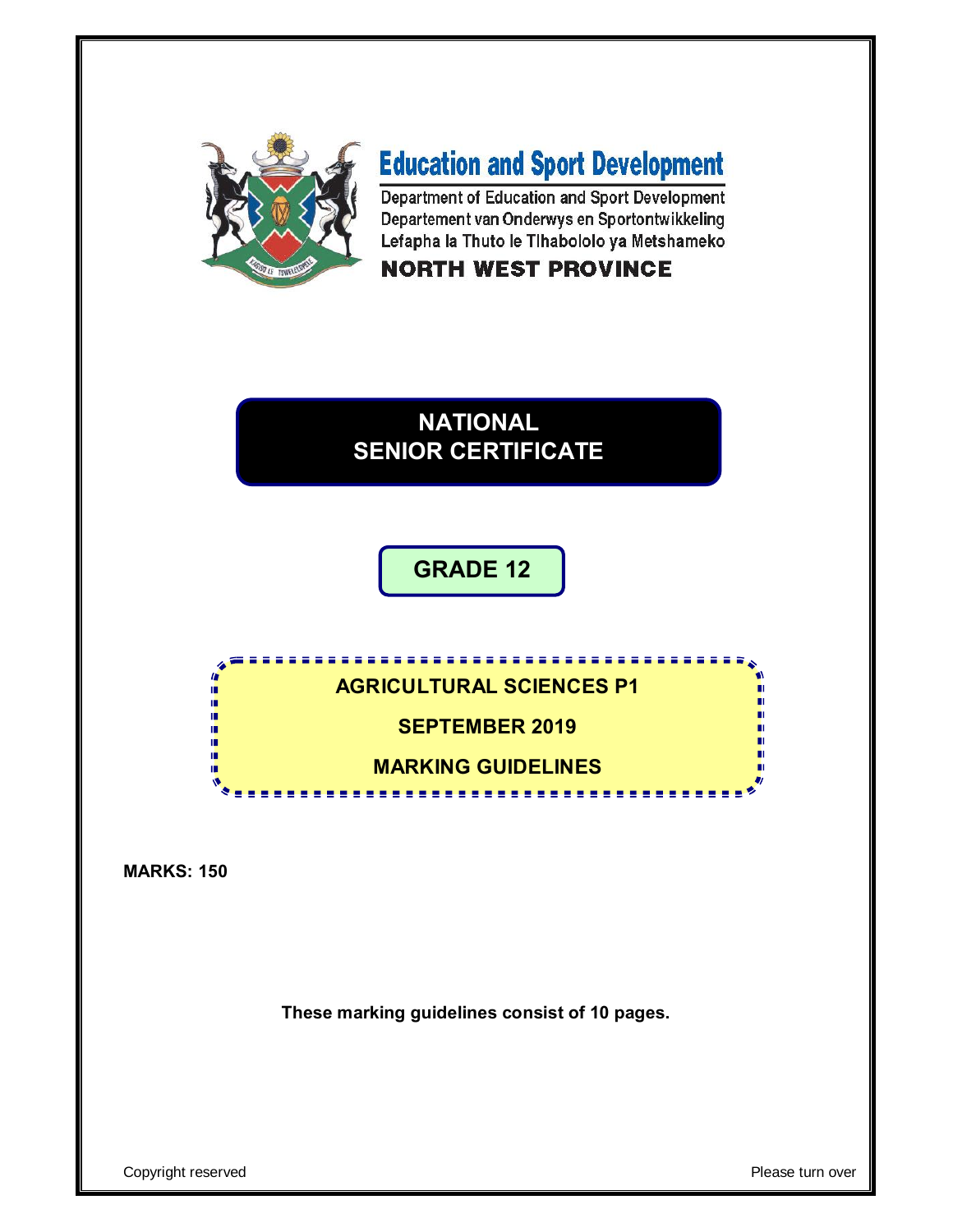## **SECTION A**

## **QUESTION 1**

| 1.1 | 1.1.1<br>1.1.2 | $C \vee C$<br>$D \checkmark$              |                         |      |
|-----|----------------|-------------------------------------------|-------------------------|------|
|     | 1.1.3          | $C \vee C$                                |                         |      |
|     | 1.1.4          | $A \vee C$                                |                         |      |
|     | 1.1.5          | $B \checkmark$                            |                         |      |
|     | 1.1.6          | $B \checkmark$                            |                         |      |
|     | 1.1.7          | $B \checkmark$                            |                         |      |
|     | 1.1.8          | $A \vee C$                                |                         |      |
|     | 1.1.9          | $C \vee C$                                |                         |      |
|     | 1.1.10         | $D \checkmark$                            | $(10 \times 2)$         | (20) |
| 1.2 | 1.2.1          | B only $\checkmark\checkmark$             |                         |      |
|     | 1.2.2          | A only $\checkmark\checkmark$             |                         |      |
|     | 1.2.3          | None $\checkmark\checkmark$               |                         |      |
|     | 1.2.4          | B only $\checkmark\checkmark$             |                         |      |
|     | 1.2.5          | Both A and B $\checkmark\checkmark$       | $(5 \times 2)$          | (10) |
| 1.3 | 1.3.1          | Fodder flow $\checkmark\checkmark$        |                         |      |
|     | 1.3.2          | Intensive √√                              |                         |      |
|     | 1.3.3          | Sertoli cells √√                          |                         |      |
|     | 1.3.4          | Fallopian tube/Oviducts/Ampula/isthmus √√ |                         |      |
|     | 1.3.5          | Placenta √√                               | $(5 \times 2)$          | (10) |
| 1.4 | 1.4.1          | Chyme $\checkmark$                        |                         |      |
|     | 1.4.2          | Panoramic √                               |                         |      |
|     | 1.4.3          | Teat opening/canal v                      |                         |      |
|     | 1.4.4          | Spermatogenesis √                         |                         |      |
|     | 1.4.5          | Infundibulum V                            | (5x1)                   | (5)  |
|     |                |                                           | <b>TOTAL SECTION A:</b> | 45   |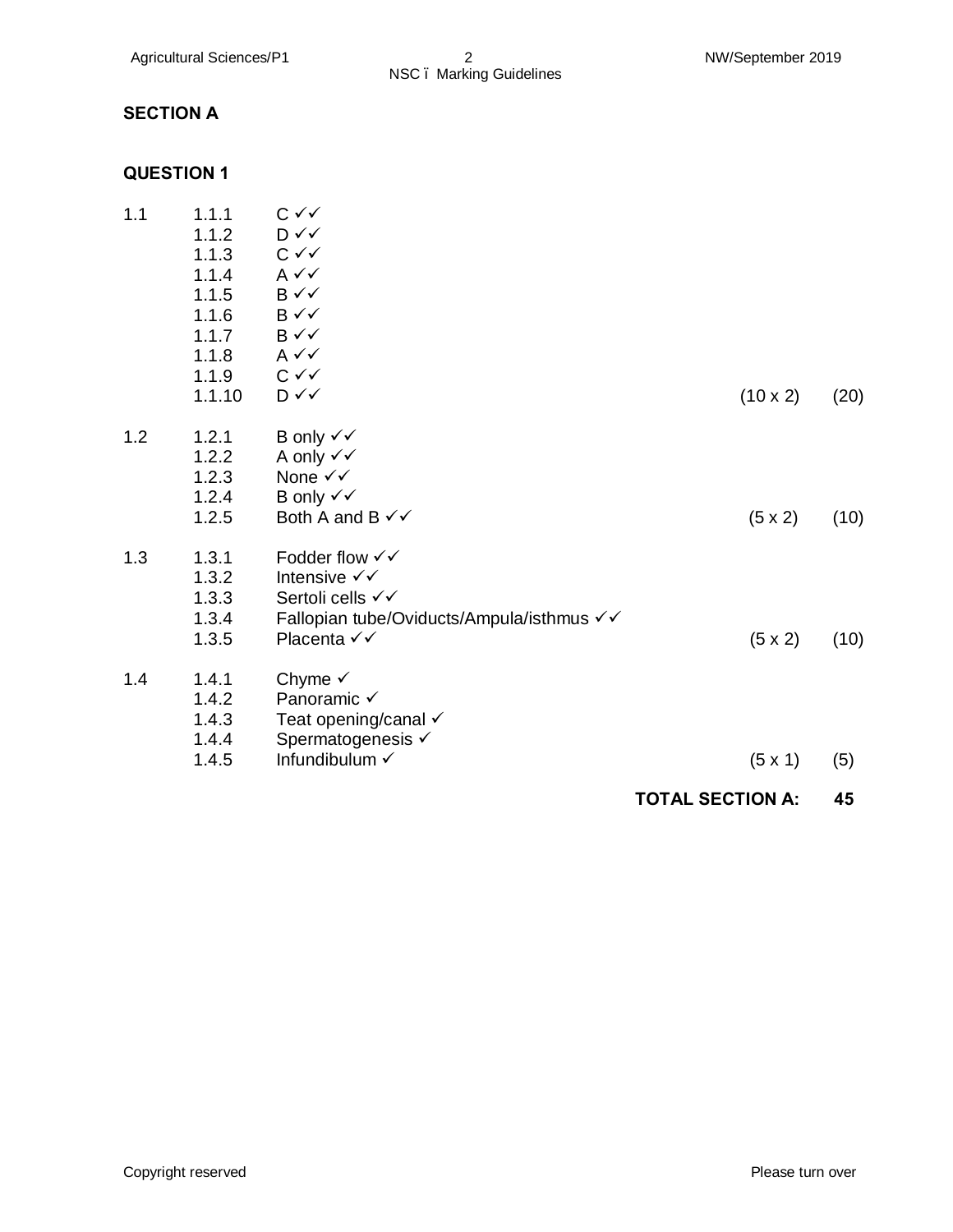## **SECTION B**

### **QUESTION 2: ANIMAL NUTRITION**

| 2.1 | The alimentary canal of a fowl |                                                                                                                                                                                                                                                                                                                                                                                                                                     |            |  |  |  |  |  |  |  |  |  |
|-----|--------------------------------|-------------------------------------------------------------------------------------------------------------------------------------------------------------------------------------------------------------------------------------------------------------------------------------------------------------------------------------------------------------------------------------------------------------------------------------|------------|--|--|--|--|--|--|--|--|--|
|     | 2.1.1                          | Identification of the part<br><b>A</b> - Ventriculus/gizzard $\checkmark$<br>B - Duodenum/small intestine V                                                                                                                                                                                                                                                                                                                         | (1)<br>(1) |  |  |  |  |  |  |  |  |  |
|     | 2.1.2                          | The structure that best fits the description<br>Cloaca/vent V<br>(a)<br>Proventriculus √<br>(b)                                                                                                                                                                                                                                                                                                                                     | (1)<br>(1) |  |  |  |  |  |  |  |  |  |
| 2.2 |                                | <b>Energy needed for body functions</b>                                                                                                                                                                                                                                                                                                                                                                                             |            |  |  |  |  |  |  |  |  |  |
|     | 2.2.1                          | <b>TDN in full</b><br>Total Digestible Nutrients √                                                                                                                                                                                                                                                                                                                                                                                  | (1)        |  |  |  |  |  |  |  |  |  |
|     |                                | 2.2.2 Definition of the term Digestible Energy (DE)<br>the energy lost $\checkmark$<br>in the faeces $\checkmark$<br>$\bullet$                                                                                                                                                                                                                                                                                                      | (2)        |  |  |  |  |  |  |  |  |  |
|     |                                | 2.2.3 Reason for the increased ME<br>As farm animals grow/develop and their body mass increase, √<br>more energy is required $\checkmark$<br>$\bullet$                                                                                                                                                                                                                                                                              | (2)        |  |  |  |  |  |  |  |  |  |
| 2.3 |                                | The nutrition of weaner pigs                                                                                                                                                                                                                                                                                                                                                                                                        |            |  |  |  |  |  |  |  |  |  |
|     | 2.3.1                          | The type of digestion where lactase and amylase are involved<br>Chemical digestion $\checkmark$                                                                                                                                                                                                                                                                                                                                     | (1)        |  |  |  |  |  |  |  |  |  |
|     | 2.3.2                          | Explanation of the higher levels of lactase during the 2 <sup>nd</sup> and 3 <sup>rd</sup><br>weeks<br>Before weaning, the piglets are dependent on milk $\checkmark$<br>that requires the enzyme lactase to digest the lactose in milk v<br>$\bullet$                                                                                                                                                                              | (2)        |  |  |  |  |  |  |  |  |  |
|     | 2.3.3                          | TWO reasons for protein to young weaner pigs<br>After weaning, piglets do not suckle milk any more √<br>So they need protein for growth/development √<br>For boosting of the immune system $\checkmark$<br>For development of the reproductive organs $\checkmark$<br>(Any 2)<br>$\bullet$                                                                                                                                          | (2)        |  |  |  |  |  |  |  |  |  |
| 2.4 |                                | Fodder flow planning for 50 beef cattle                                                                                                                                                                                                                                                                                                                                                                                             |            |  |  |  |  |  |  |  |  |  |
|     | 2.4.1                          | Calculation of the total feed shortage for the period without<br>supplementation<br>Supplied by the veld: $160+160+140+120+80+60 = 720$ tons $\checkmark$<br>Required by the animals: $140 \times 6 = 840$ tons $\checkmark$<br>$\bullet$<br>Shortage/deficit = 120 tons $\checkmark$<br>$\bullet$<br><b>OR</b><br>$20+20+0+(-20)+(-60)+(-80)$ tons = (40 . 160) tons $\checkmark$<br>Shortage/deficit = 120 tons $\checkmark$<br>٠ | (3)        |  |  |  |  |  |  |  |  |  |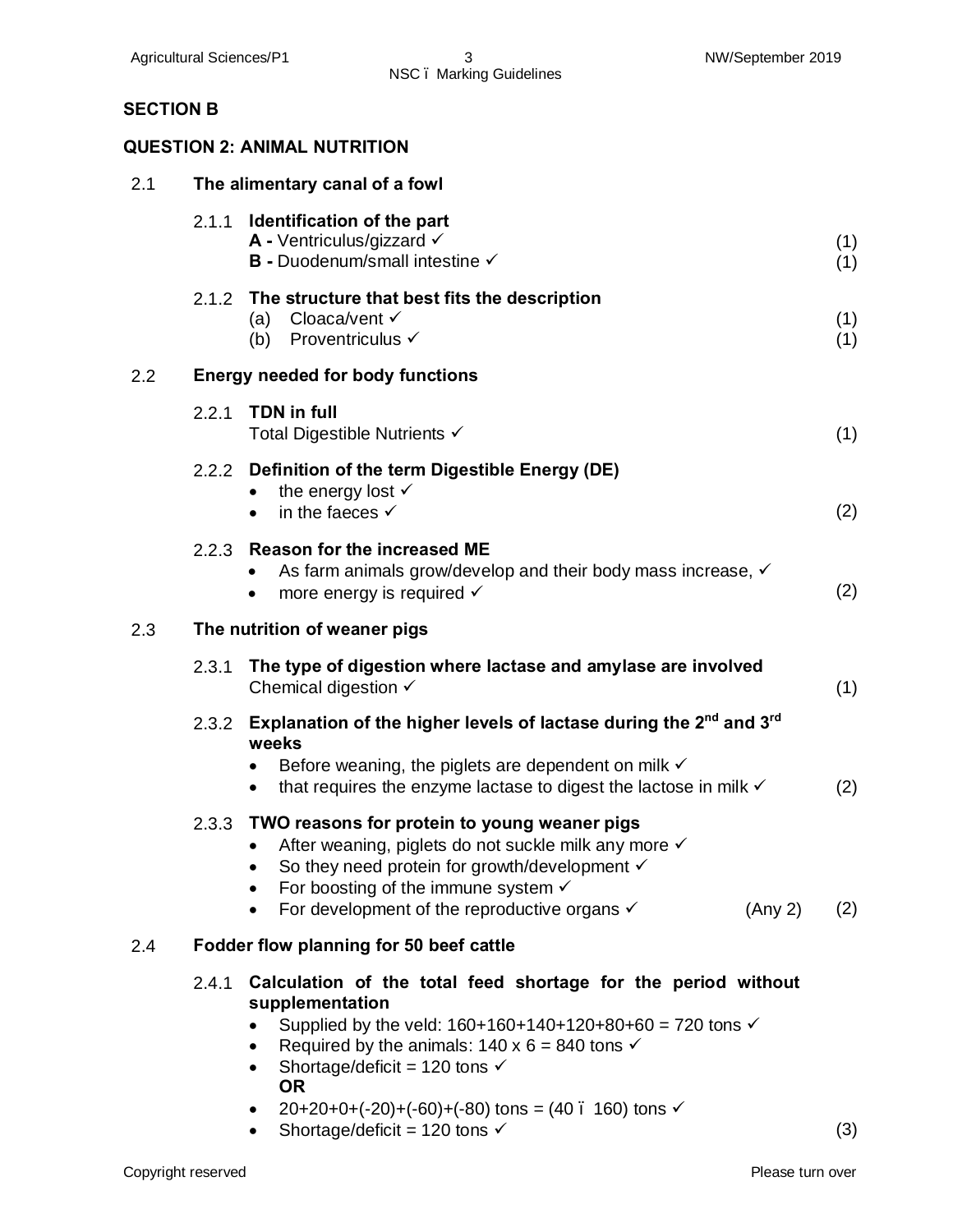## 2.4.2 **Indicating**

- **(a) The month with the highest feed shortage** June  $\checkmark$
- (1)
- **(b) TWO sustainable measures a farmer could take to solve the problem of feed shortage**
	- · Harvest/store excess natural veld during the production season/making hay  $\checkmark$
	- Reduce numbers of cattle  $\checkmark$
	- Produce other crops/feeds/silage/planted pastures  $\checkmark$  (Any 2) (2)

#### 2.4.3 **Bar graph of the quantity of feed available and required for the various months of the year**



### **CRITERIA/RUBRIC/MARKING GUIDELINES**

- Correct heading  $\checkmark$
- X-axis: Correctly calibrated and labelled (Months)  $\checkmark$
- Y-axis: Correctly calibrated and labelled (Quantity)  $\checkmark$
- Correct unit (tons)  $\checkmark$
- Combined bar graph  $\checkmark$
- Accuracy  $\checkmark$  (6)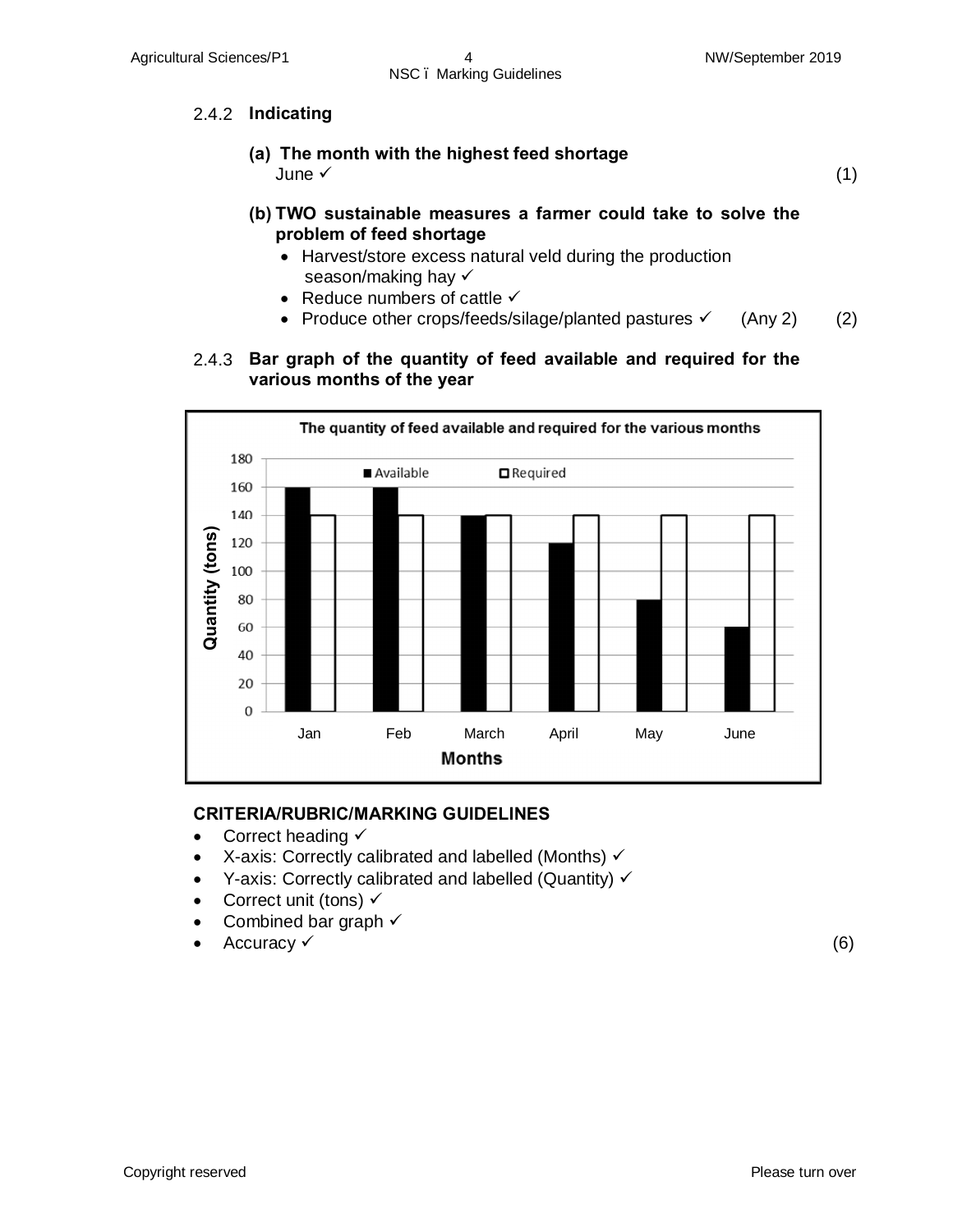## 2.5 **Feeds a dairy farmer can use to compile a ration**

### 2.5.1 **Pearson square method**

|     |                                                                                                                                                                                                                                                                                                 | Maize meal: 9%<br>Maize meal: 27 parts $\checkmark$<br>17                                                                                                          |               |  |  |  |  |  |  |  |
|-----|-------------------------------------------------------------------------------------------------------------------------------------------------------------------------------------------------------------------------------------------------------------------------------------------------|--------------------------------------------------------------------------------------------------------------------------------------------------------------------|---------------|--|--|--|--|--|--|--|
|     |                                                                                                                                                                                                                                                                                                 | Oil cake meal: 44%<br>Oil cake meal: 8 parts $\checkmark$                                                                                                          | (3)           |  |  |  |  |  |  |  |
|     | 2.5.2                                                                                                                                                                                                                                                                                           | The percentage of maize meal in the ration<br>• $27 + 8 = 35$ parts<br>$27 \div 35 \times 100 \checkmark$<br>$\bullet$<br>$= 77,14/77\%$ $\checkmark$<br>$\bullet$ | (2)           |  |  |  |  |  |  |  |
| 2.6 |                                                                                                                                                                                                                                                                                                 | Identification of the most suitable feeds                                                                                                                          |               |  |  |  |  |  |  |  |
|     | 2.6.1                                                                                                                                                                                                                                                                                           | Lucern $\checkmark$                                                                                                                                                | (1)           |  |  |  |  |  |  |  |
|     | 2.6.2                                                                                                                                                                                                                                                                                           | Maize $\checkmark$                                                                                                                                                 | (1)           |  |  |  |  |  |  |  |
|     | 2.6.3                                                                                                                                                                                                                                                                                           | Maize $\checkmark$                                                                                                                                                 | (1)           |  |  |  |  |  |  |  |
|     | 2.6.4                                                                                                                                                                                                                                                                                           | Barley $\checkmark$                                                                                                                                                | (1)<br>$[35]$ |  |  |  |  |  |  |  |
|     |                                                                                                                                                                                                                                                                                                 | <b>QUESTION 3: ANIMAL PRODUCTION, PROTECTION AND CONTROL</b>                                                                                                       |               |  |  |  |  |  |  |  |
| 3.1 |                                                                                                                                                                                                                                                                                                 | <b>Ticks and their negative effects</b>                                                                                                                            |               |  |  |  |  |  |  |  |
|     | TWO other negative effects of ticks to the enterprise<br>3.1.1<br>Damage the skin/hides √<br>Time and labour intensive $\checkmark$<br>High cost of treatment/chemicals $\checkmark$<br>Damage to the teats/ears/udder √<br>They cause secondary infections to increase $\checkmark$<br>(Any 2) |                                                                                                                                                                    |               |  |  |  |  |  |  |  |
|     | 3.1.2                                                                                                                                                                                                                                                                                           | Ticks responsible for the diseases in cattle<br><b>Redwater - One host tick/blue tick √</b><br>(a)<br>Heartwater - Three host tick/bont tick √<br>(b)              | (1)<br>(1)    |  |  |  |  |  |  |  |
|     | 3.1.3                                                                                                                                                                                                                                                                                           | Fly species on open wounds and tick bites in wool sheep<br>Blowfly $\checkmark$                                                                                    | (1)           |  |  |  |  |  |  |  |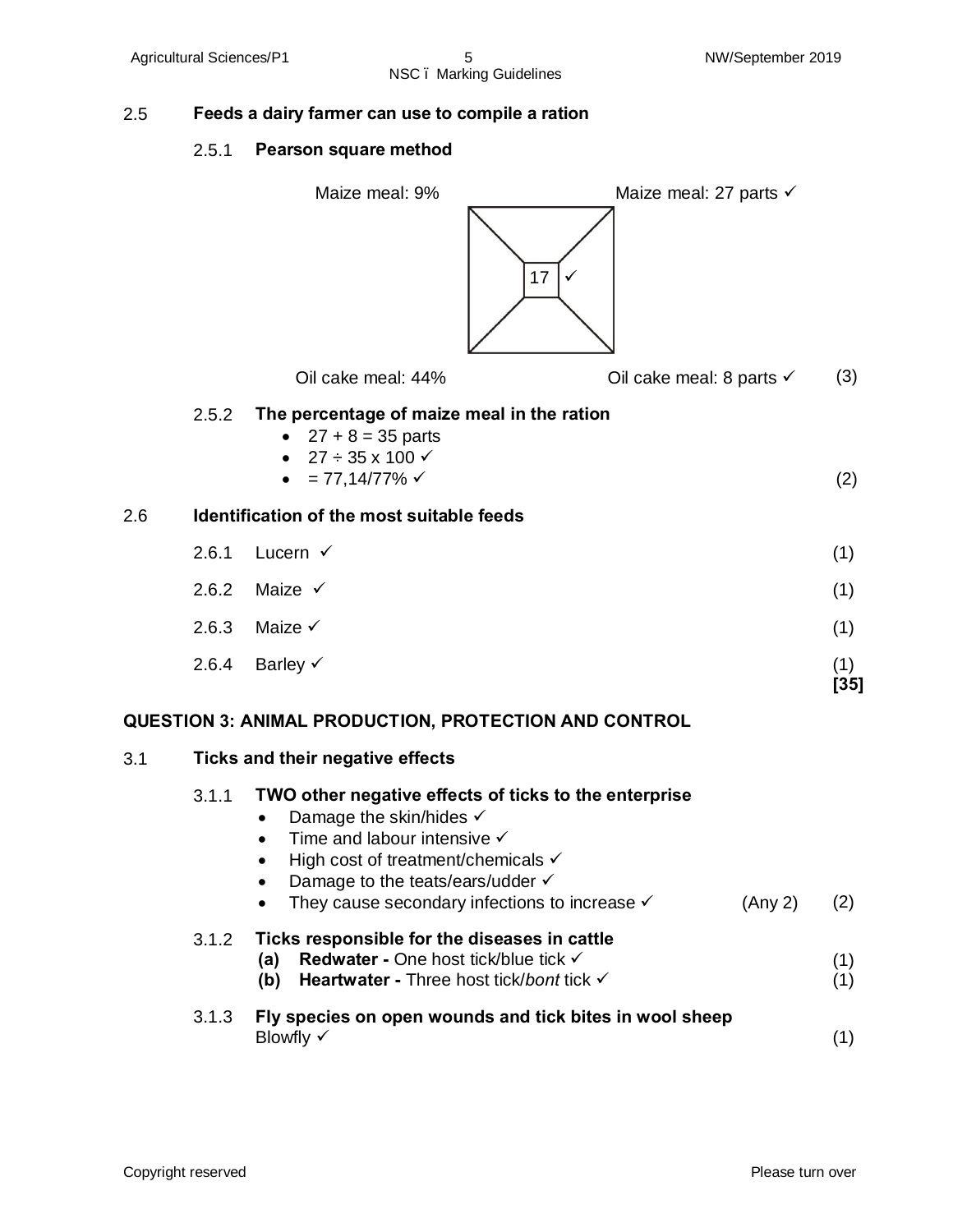| 3.2 | Two animal production systems |                                                                                                                                                                                                                                                                                                                                                                                                                                                                                                                                  |     |  |  |  |  |  |  |  |  |  |
|-----|-------------------------------|----------------------------------------------------------------------------------------------------------------------------------------------------------------------------------------------------------------------------------------------------------------------------------------------------------------------------------------------------------------------------------------------------------------------------------------------------------------------------------------------------------------------------------|-----|--|--|--|--|--|--|--|--|--|
|     | 3.2.1                         | <b>Identification of illustration B</b><br>Intensive production system √                                                                                                                                                                                                                                                                                                                                                                                                                                                         | (1) |  |  |  |  |  |  |  |  |  |
|     | 3.2.2                         | Differences in production outputs of illustration A and B.<br>$A$ - Low $\checkmark$<br><b>B</b> - High $\checkmark$                                                                                                                                                                                                                                                                                                                                                                                                             | (2) |  |  |  |  |  |  |  |  |  |
|     |                               | 3.2.3 Examples of each production system<br><b>A</b> - Extensive/cattle on the veld $\checkmark$<br>$B$ - Feedlot $\checkmark$                                                                                                                                                                                                                                                                                                                                                                                                   | (2) |  |  |  |  |  |  |  |  |  |
| 3.3 |                               | Animal handling during production, before slaughtering, loading and<br>transportation                                                                                                                                                                                                                                                                                                                                                                                                                                            |     |  |  |  |  |  |  |  |  |  |
|     | 3.3.1                         | TWO damages to the carcass due to improper handling<br>Bruising V<br>$\bullet$<br>Haemorrhages √<br>Skin blemishes √<br>$\bullet$<br>Blood splashes √<br>$\bullet$<br>Broken bones √<br>$\bullet$<br>Contamination $\checkmark$<br>(Any 2)<br>$\bullet$                                                                                                                                                                                                                                                                          | (2) |  |  |  |  |  |  |  |  |  |
|     | 3.3.2                         | TWO requirements for the loading ramps of vehicles<br>Incline not too steep √<br>Not slippery/grid √<br>$\bullet$<br>Strong/save with high sides √<br>٠<br>Wide enough for only one animal at a time $\checkmark$<br>$\bullet$<br>Clean/hygienic √<br>(Any 2)<br>$\bullet$                                                                                                                                                                                                                                                       | (2) |  |  |  |  |  |  |  |  |  |
|     | 3.3.3                         | TWO factors farmers should bear in mind when handling cattle<br>Cattle are herd animals and should be handled as a group $\checkmark$<br>$\bullet$<br>A hierarchy develops where cattle feel comfortable/save v<br>$\bullet$<br>Cattle have a poor perception of depth $\checkmark$<br>٠<br>They have a flight zone which is smaller with calm/<br>(Any 2)<br>docile animals (and vice versa) √                                                                                                                                  | (2) |  |  |  |  |  |  |  |  |  |
| 3.4 |                               | Yearly mortalities of livestock in South Africa                                                                                                                                                                                                                                                                                                                                                                                                                                                                                  |     |  |  |  |  |  |  |  |  |  |
|     | 3.4.1                         | TWO symptoms of ill health in farm animals<br>Lack or loss of appetite $\checkmark$<br>Rough dull coat and hair loss √<br>$\bullet$<br>Isolation from the herd or flock √<br>Lethargy $\checkmark$<br>$\bullet$<br>Head, ears and tail are hanging $\checkmark$<br>٠<br>Discharge from nose, eyes and/or reproductive tract √<br>Eyes dull and glassy $\checkmark$<br>Teeth grinding $\checkmark$<br>Fever √<br>$\bullet$<br>Laboured breathing/sneezing/coughing √<br>Dirty hocks/tail area √<br>Discoloured urine √<br>(Any 2) | (2) |  |  |  |  |  |  |  |  |  |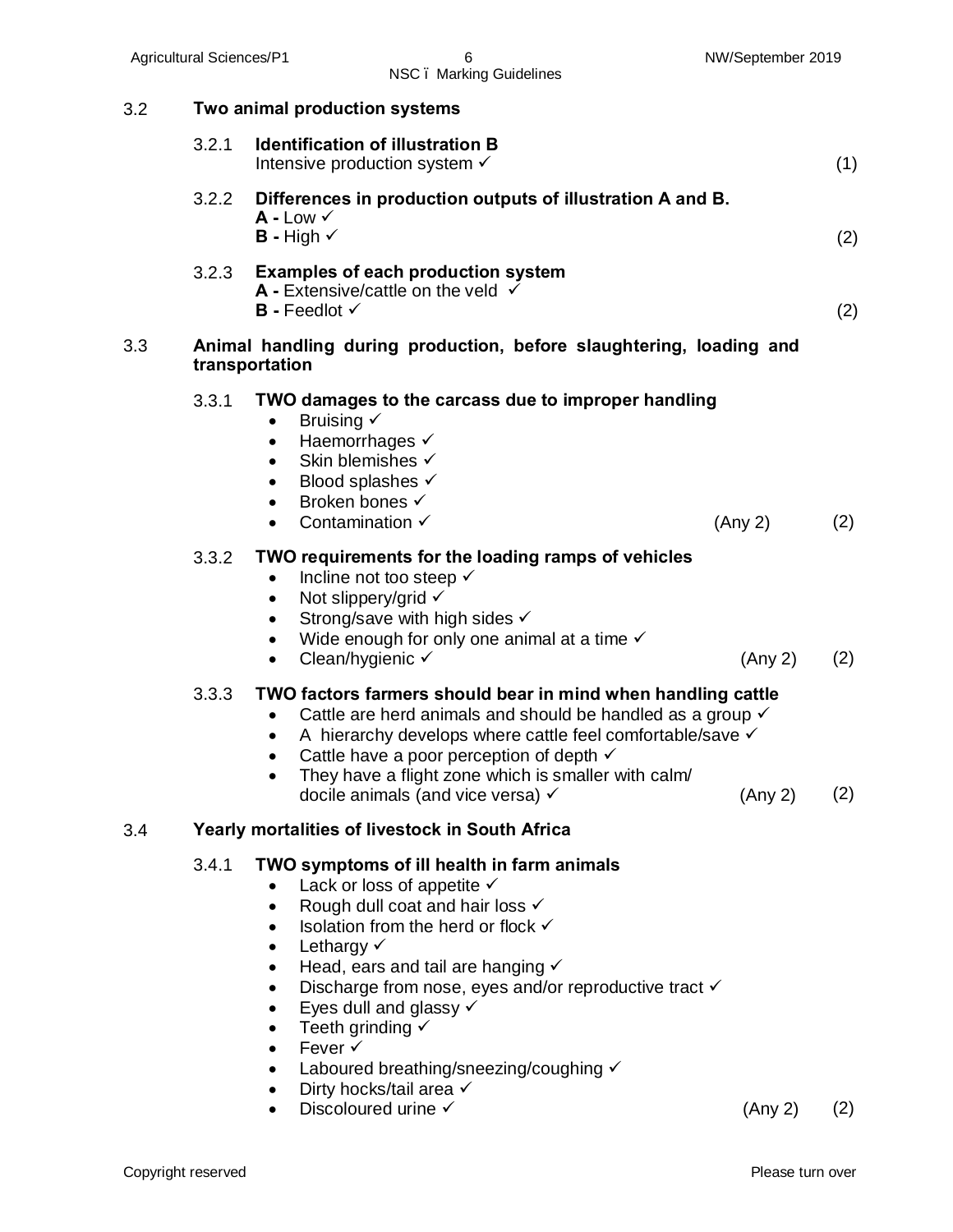#### 3.4.2 **TWO precautionary measures that the farmer can take**

- Medicine to be safe/appropriate for the type of animal/disease  $\checkmark$
- Check the expiry date  $\checkmark$
- Medicine should be stored properly/according to instructions  $\checkmark$
- Provide the correct dosage according to weight/age  $\checkmark$
- Administer at the correct time/according to the instructions  $\checkmark$
- Use the correct method/according to the instructions  $\checkmark$
- Do not use the products within the withdrawal period  $\checkmark$
- Use a new/sterilised needle/syringe for each animal  $\checkmark$  (Any 2) (2)

#### 3.4.3 **Explanation why 6% of adult cattle die compared to 22% of young animals**

- Diseases are not easily detected and treated in young animals  $\checkmark$
- An effective disease control program can be administrated more effectively in older animals  $\checkmark$
- · Animals are inoculated as a precautionary measure, but sometimes not early enough  $\checkmark$
- Diseases are not detected in younger animals  $\checkmark$
- Irregular disease control with younger animals  $\checkmark$
- Bad health management/observation in younger animals  $\checkmark$
- · Malnutrition, while young animals do not have the strength to survive  $\checkmark$  (Any 2) (2)

#### 3.5 **Farm animals and the way they loses heat**

#### 3.5.1 **Identification of the heat energy loss in farm animals**

- **B** Conduction  $\checkmark$
- C Excretion/defecation/faeces <del>✓</del> (2)

### 3.5.2 **TWO signs of heat stress in farm animals**

- Excessive salivation/drooling  $\checkmark$
- Drop/decrease in production  $\checkmark$
- Excessive panting/high respiratory rate/sweating  $\checkmark$
- Open mouth breathing with tongue hanging out  $\checkmark$
- Loss of appetite  $\checkmark$
- Cattle move away from each another  $\checkmark$
- Sheep bunch together  $\checkmark$
- $\text{Restlessness} \times (Any 2)$  (2)

#### 3.5.3 **TWO management practices to reduce heats stress in A**

- Provision of shelter/shade/trees for shade  $\checkmark$
- Breeding of heat adapted animals  $\checkmark$
- Work calmly/peacefully with animals  $\checkmark$
- Access to enough clean drinking water  $\checkmark$  (Any 2) (2)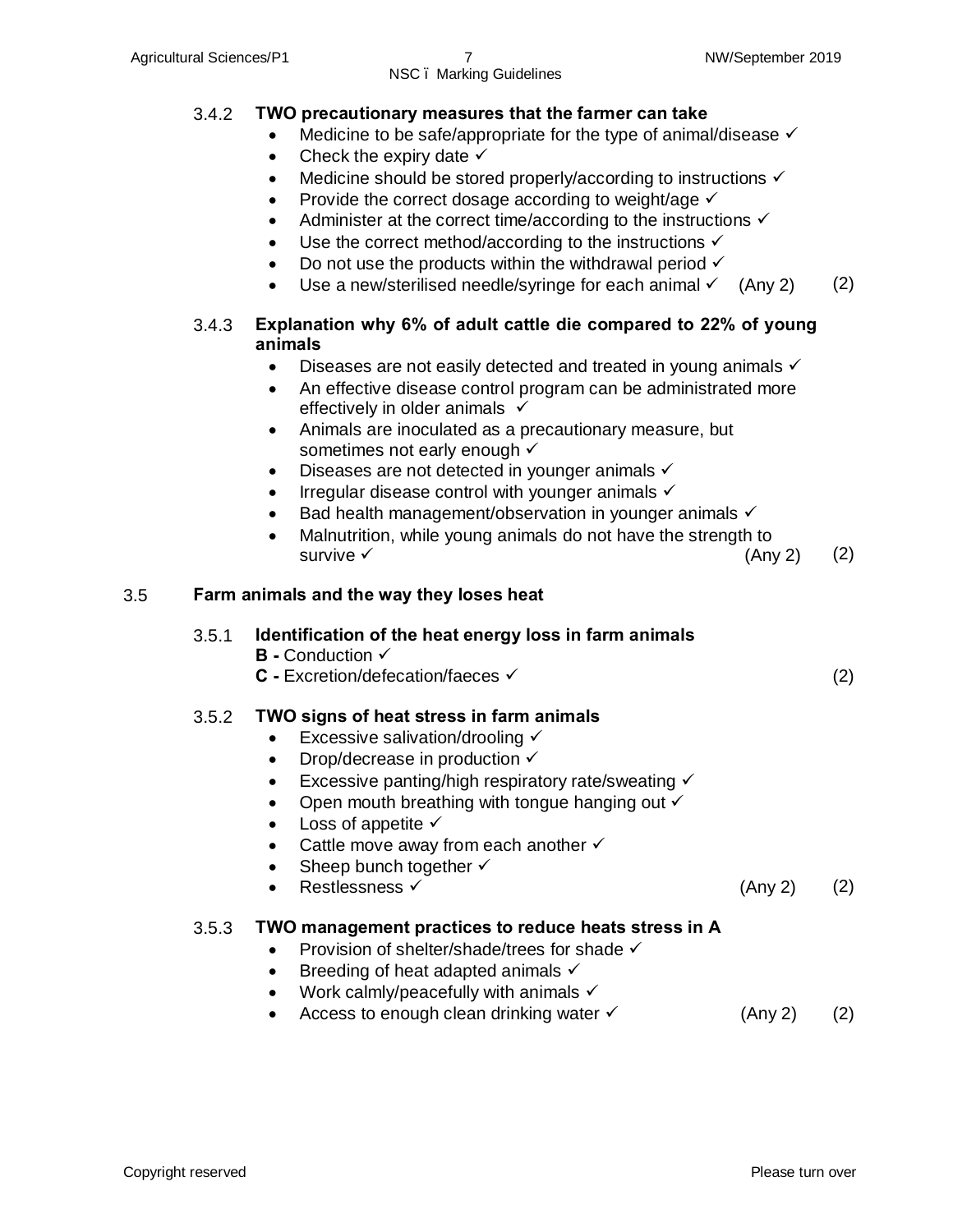3.6 **Diseases in farm animals** 

## NSC – Marking Guidelines

|     | 3.6.1 | The missing information for the letters<br>$A - V$ irus $\checkmark$<br><b>B</b> - Bloody discharge from the nose, mouth and rectum $\checkmark$<br>C - Protozoa √<br><b>D</b> - Ringworm $\checkmark$<br>$E$ - Poultry $\checkmark$                                                                                                                                                                                                           |         | (5)           |
|-----|-------|------------------------------------------------------------------------------------------------------------------------------------------------------------------------------------------------------------------------------------------------------------------------------------------------------------------------------------------------------------------------------------------------------------------------------------------------|---------|---------------|
|     | 3.6.2 | The role of the state to ensure animal health<br>Legislation with regard to animal health $\checkmark$<br>$\bullet$<br>Quarantine services $\checkmark$<br>$\bullet$<br>Control measures √<br>$\bullet$<br>Animal health schemes √<br>$\bullet$<br>Import and export bans $\checkmark$<br>$\bullet$<br>Vaccines √<br>$\bullet$<br>Transport permits $\checkmark$<br>$\bullet$<br>Veterinary services √<br>$\bullet$<br>Research √<br>$\bullet$ | (Any 2) | (2)<br>$[35]$ |
|     |       | <b>QUESTION 4: ANIMAL REPRODUCTION</b>                                                                                                                                                                                                                                                                                                                                                                                                         |         |               |
| 4.1 |       | The reproductive system of a bull                                                                                                                                                                                                                                                                                                                                                                                                              |         |               |
|     | 4.1.1 | <b>Identification of part I</b><br>Vas deferens √                                                                                                                                                                                                                                                                                                                                                                                              |         | (1)           |
|     | 4.1.2 | One term for parts A, B and J<br>Secondary male reproductive organs √                                                                                                                                                                                                                                                                                                                                                                          |         | (1)           |
|     |       | 4.1.3 Letter of the part producing a buffer that protects sperm cells<br>again acid in the reproductive system of the female<br>$G \checkmark$                                                                                                                                                                                                                                                                                                 |         | (1)           |
|     |       | 4.1.4 The condition that occurs<br>Cryptorchidism $\checkmark$<br>(a)<br>Hermaphroditism √<br>(b)                                                                                                                                                                                                                                                                                                                                              |         | (1)<br>(1)    |
|     | 4.1.5 | <b>Function of structure E</b><br>Temperature regulation of the testes $\checkmark$                                                                                                                                                                                                                                                                                                                                                            |         | (1)           |
| 4.2 |       | The male and female reproductive systems                                                                                                                                                                                                                                                                                                                                                                                                       |         | 71 I          |
|     | 4.2.1 | Distinction between the concepts<br><b>Sterility - Bulls are totally/permanently infertile/</b><br>aradugos no vioble coorm                                                                                                                                                                                                                                                                                                                    |         |               |

- produces no viable sperm  $\checkmark$ **Infertility -** Bulls are temporary infertile due to diseases/medication/ physical conditions/situations  $\checkmark$ (1) (1)
- Copyright reserved **Please** turn over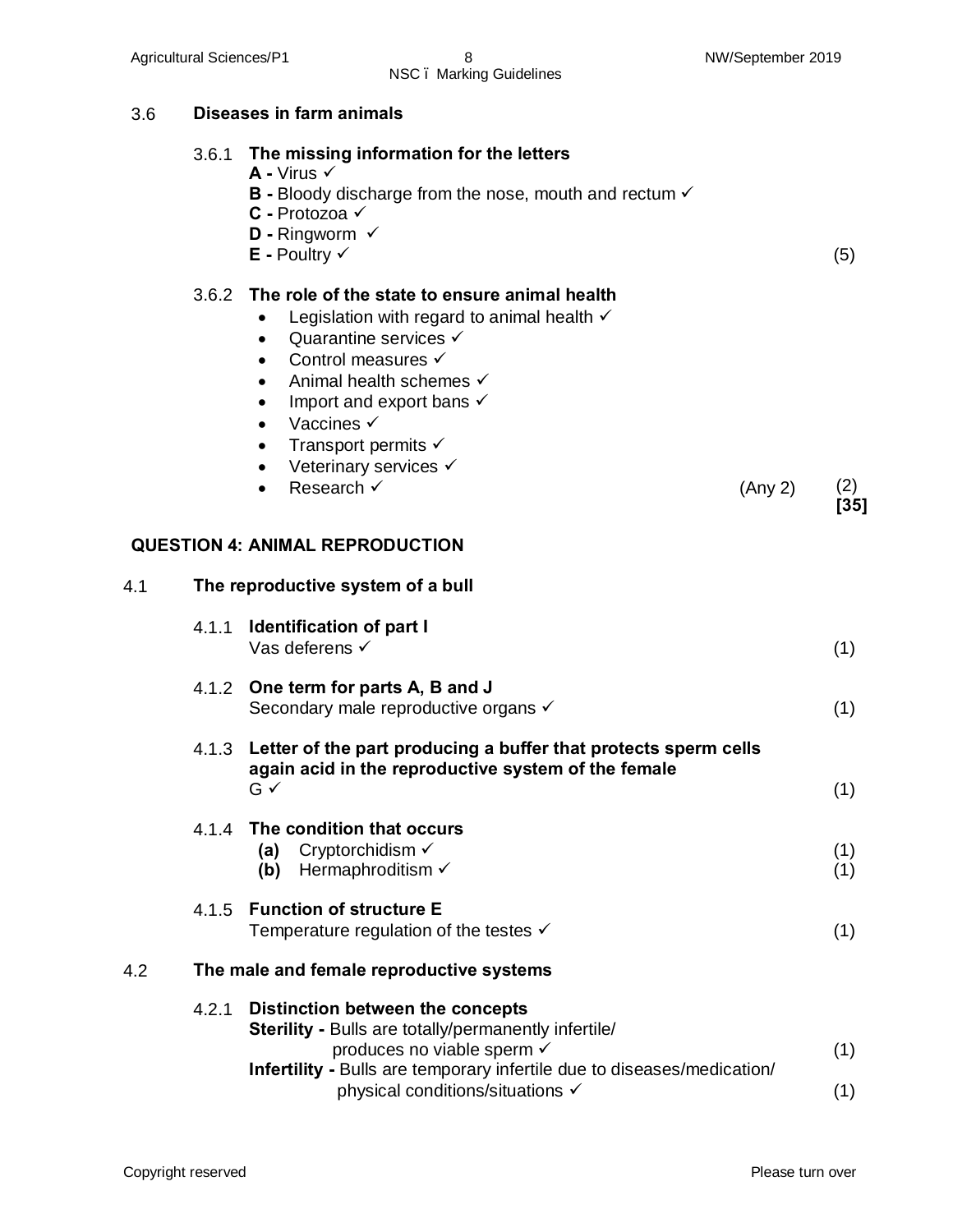|     |       | 4.2.2 The effect of nutrition on the reproductive potential of cows<br>Malnutrition/over/under feeding have a √<br>Negative impact on the reproductive performance $\checkmark$<br>$\bullet$<br><b>OR</b><br>Good feeding has a $\checkmark$<br>Positive impact on the reproduction performance of animals $\checkmark$ | (2) |  |  |  |  |  |  |  |
|-----|-------|-------------------------------------------------------------------------------------------------------------------------------------------------------------------------------------------------------------------------------------------------------------------------------------------------------------------------|-----|--|--|--|--|--|--|--|
|     | 4.2.3 | The part in cows where hypoplasia usually occurs<br>Ovaries/fallopian tubes √                                                                                                                                                                                                                                           | (1) |  |  |  |  |  |  |  |
| 4.3 |       | Levels of the hormones oestrogen and progesterone                                                                                                                                                                                                                                                                       |     |  |  |  |  |  |  |  |
|     | 4.3.1 | Identification of the day when the oestrogen level is the highest<br>Day 14 √                                                                                                                                                                                                                                           |     |  |  |  |  |  |  |  |
|     | 4.3.2 | Prove that fertilisation occurred on day 26<br>Progesterone levels are high/stable/continuous √<br>Oestrogen levels are low/dropping √<br>$\bullet$                                                                                                                                                                     | (2) |  |  |  |  |  |  |  |
|     | 4.3.3 | Day when oestrogen levels will peak again<br>Day 35 $\checkmark$                                                                                                                                                                                                                                                        | (1) |  |  |  |  |  |  |  |
|     |       | 4.3.4 Reason for the answer<br>If the cow is not pregnant she will be in oestrus 21 days later/<br>$14 + 21 = 35$ $\checkmark$                                                                                                                                                                                          | (1) |  |  |  |  |  |  |  |
|     |       | 4.3.5 The hormone responsible for the membrane to rapture<br>Luteinising hormone (LH) √                                                                                                                                                                                                                                 | (1) |  |  |  |  |  |  |  |
| 4.4 |       | <b>Apparatus used during AI</b>                                                                                                                                                                                                                                                                                         |     |  |  |  |  |  |  |  |
|     | 4.4.1 | <b>Identification of</b><br>$\overline{A}$ - Pistolette $\checkmark$<br><b>B</b> - AI canister/tank $\checkmark$                                                                                                                                                                                                        | (2) |  |  |  |  |  |  |  |
|     |       | 4.4.2 Describe the concept artificial insemination (AI)<br>Process where semen is artificially collected from bulls and √<br>artificially deposited into the reproduction canal of cows $\checkmark$<br>$\bullet$                                                                                                       | (2) |  |  |  |  |  |  |  |
|     | 4.4.3 | The temperature of apparatus B<br>– 196 °C ✓                                                                                                                                                                                                                                                                            | (1) |  |  |  |  |  |  |  |
|     | 4.4.4 | <b>Explanation of the best time to inseminate</b><br>When oestrus is observed in the morning, AI in the afternoon $\checkmark$<br>When oestrus is observed in the afternoon, AI the next morning √                                                                                                                      | (2) |  |  |  |  |  |  |  |
| 4.5 |       | Herd management for cows to calve once a year                                                                                                                                                                                                                                                                           |     |  |  |  |  |  |  |  |
|     | 4.5.1 | The length of gestation period (in days)<br>280 - 285 √                                                                                                                                                                                                                                                                 | (1) |  |  |  |  |  |  |  |
|     | 4.5.2 | Expected calving if the cow was serviced in March 2019<br>December 2019 √                                                                                                                                                                                                                                               | (1) |  |  |  |  |  |  |  |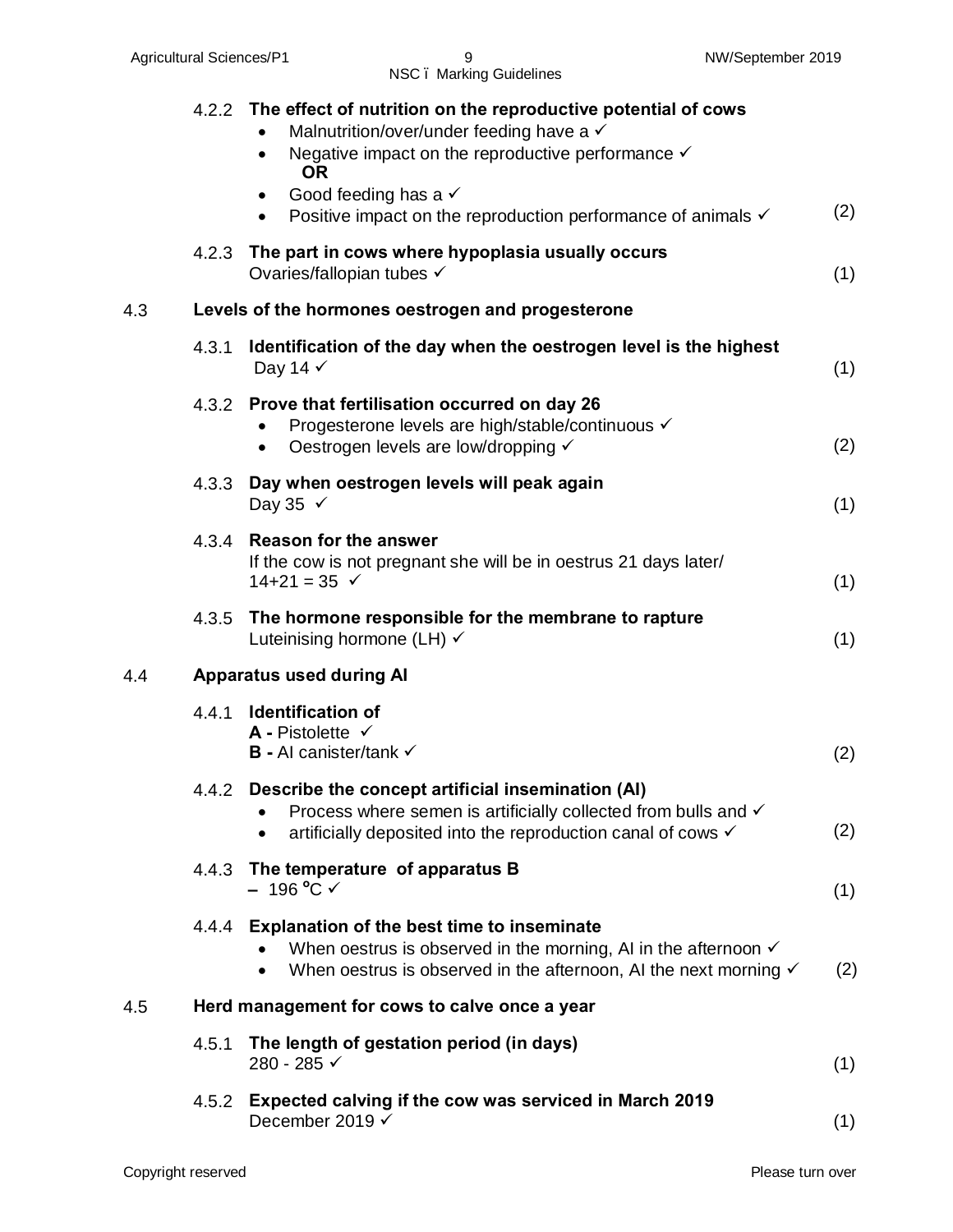|     | 4.5.3 | The condition where heifers struggle to calf<br>Dystocia/complicated calving $\checkmark$                                                                                                                                                             | (1)               |
|-----|-------|-------------------------------------------------------------------------------------------------------------------------------------------------------------------------------------------------------------------------------------------------------|-------------------|
|     | 4.5.4 | Description of the term colostrum<br>A yellowish/salty/creamy liquid √<br>produced by female animals directly after parturition to supply √<br>antibodies/nutrition/growth factors to the calve √<br>(Any 2)                                          | (2)               |
| 4.6 |       | Technique to improve the reproduction in the enterprise                                                                                                                                                                                               |                   |
|     | 4.6.1 | The technique best suited for the following<br>Synchronisation √<br>(a)<br>Embryo-transfer √<br>(b)<br>Cloning $\checkmark$<br>(c)                                                                                                                    | (1)<br>(1)<br>(1) |
|     | 4.6.2 | The purpose of synchronisation<br>bring a group of female animals on heat/in<br>To<br>oestrus at<br>approximately the same time with the help of hormones √                                                                                           | (1)               |
|     | 4.6.3 | TWO disadvantages of the techniques above<br>Technique is expensive/time consuming/require good timing √<br>Require good nutrition-/health conditions/management √<br>Require high levels of knowledge/technology/no guarantees √<br>Ethical issues √ |                   |
|     |       | (Any 2)                                                                                                                                                                                                                                               | (2)<br>$[35]$     |
|     |       | <b>TOTAL SECTION B:</b>                                                                                                                                                                                                                               | 105               |

 **GRAND TOTAL: 150**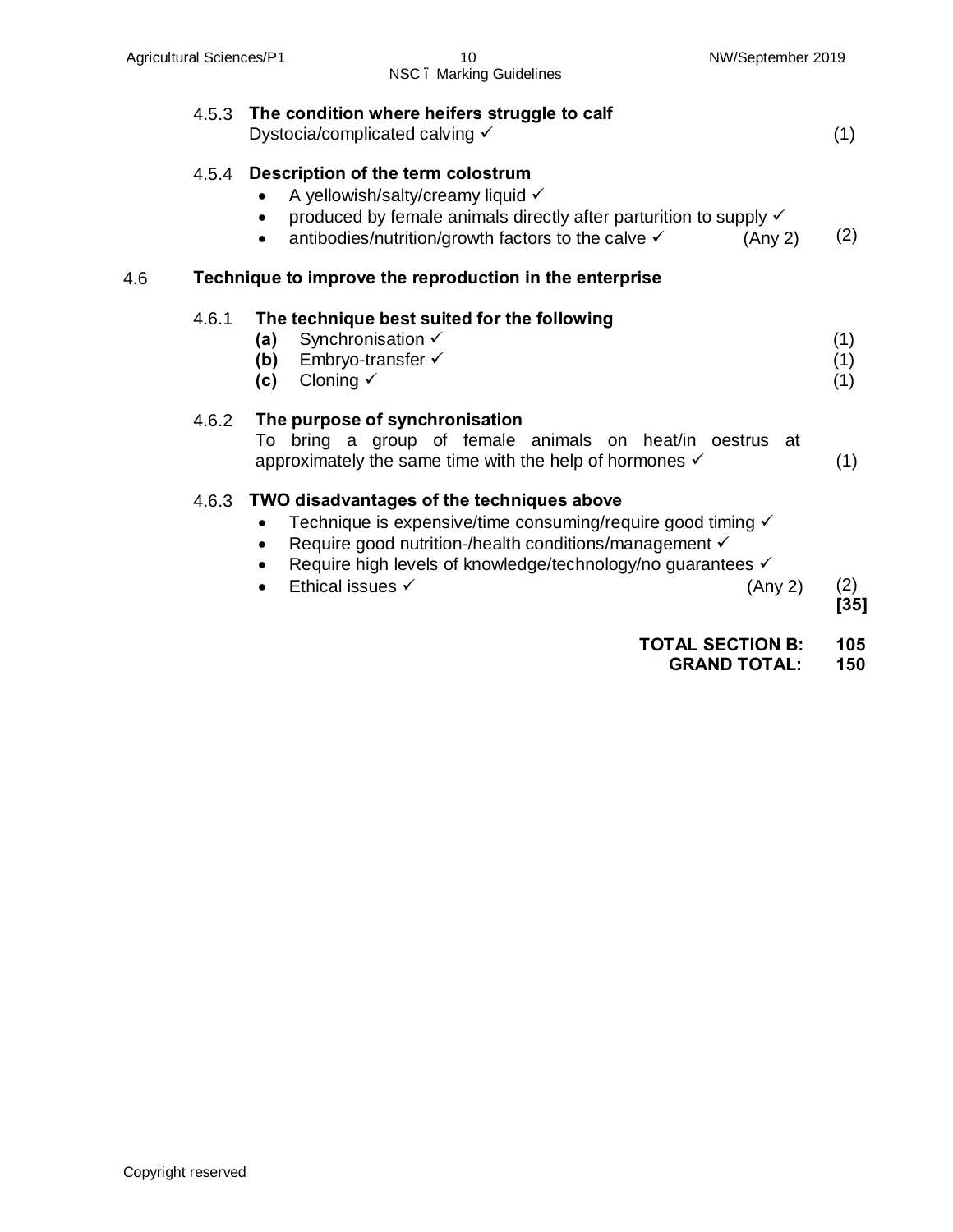#### **MEASURING/ANALYSIS GRID:**

| WEIGHTING OF QUESTIONS IN TERMS OF COGNITIVE LEVELS, KNOWLEDGE AREAS, AIMS &<br><b>OBJECTIVES AND SKILLS:</b> |                |                                     |                                               |                |                  |                                                       |                     |                                           |                               |                                    |                                      |                                       |                                                |                                    |                                                    |                             |                                                          |                                              |                                    |
|---------------------------------------------------------------------------------------------------------------|----------------|-------------------------------------|-----------------------------------------------|----------------|------------------|-------------------------------------------------------|---------------------|-------------------------------------------|-------------------------------|------------------------------------|--------------------------------------|---------------------------------------|------------------------------------------------|------------------------------------|----------------------------------------------------|-----------------------------|----------------------------------------------------------|----------------------------------------------|------------------------------------|
| Question<br>Number.                                                                                           |                | Bloom's<br>Taxonomy                 |                                               |                | Knowledge        |                                                       | Aims & Objectives   |                                           |                               |                                    |                                      |                                       | Skills / Types of<br>Questions<br>(Use a Tick) |                                    |                                                    |                             |                                                          |                                              |                                    |
|                                                                                                               | Knowledge (A)  | Comprehension (B) / Application (B) | Analysis (C) / Synthesis (C) / Evaluation (C) |                | <b>GRADE 12</b>  |                                                       |                     |                                           | (ONLY TICK)                   |                                    |                                      | Number of marks allocated to question | Interpretation of Graphs                       | Plotting of data/Drawing of graphs | Making drawings/diagrams/schematic representations | dentifying labels/Labelling | Extraction and/or manipulation and/or evaluation of data | Organizing/Recording and re oorganizing data | Planning and designing experiments |
|                                                                                                               |                |                                     |                                               |                | Animal nutrition | <b>Animal production</b><br>protection and<br>control | Animal reproduction | Management and care of<br>the environment | Problem solving<br>mechanisms | Social and economic<br>development | responsible citizens<br>informed and | Agricultural indigenous<br>knowledge  |                                                |                                    |                                                    |                             |                                                          |                                              |                                    |
|                                                                                                               |                |                                     |                                               |                |                  |                                                       |                     | <b>SECTION A</b>                          |                               |                                    |                                      |                                       |                                                |                                    |                                                    |                             |                                                          |                                              |                                    |
|                                                                                                               |                |                                     |                                               |                |                  |                                                       |                     | Question 1                                |                               |                                    |                                      |                                       |                                                |                                    |                                                    |                             |                                                          |                                              |                                    |
|                                                                                                               | A              | B                                   | $\mathbf c$                                   | $\tilde{\xi}$  | AP/P/C           | ĄR                                                    |                     | 2                                         | ω                             | 4                                  | ю                                    | ĪОТ                                   |                                                | P                                  | D                                                  | L                           | Е                                                        | $\mathbf{o}$                                 | s                                  |
| $1.1$                                                                                                         | 12             | 8                                   |                                               | 8              | 8                | 4                                                     | ✓                   | $\checkmark$                              |                               | ✓                                  | ✓                                    | 20                                    | ✓                                              |                                    |                                                    | ✓                           | ✓                                                        | ✓                                            |                                    |
| $1.2$                                                                                                         | 10             |                                     |                                               | 4              | 4                | 2                                                     | ✓                   | ✓                                         | ✓                             | ✓                                  |                                      | 10                                    | ✓                                              |                                    |                                                    | ✓                           | ✓                                                        | ✓                                            |                                    |
| $1.3$                                                                                                         | 8              | $\overline{2}$                      |                                               | $\overline{2}$ | 2                | 6                                                     | $\checkmark$        | ✓                                         |                               | ✓                                  |                                      | 10                                    |                                                |                                    |                                                    | ✓                           | ✓                                                        | $\checkmark$                                 |                                    |
| 1.4                                                                                                           | $\overline{4}$ | $\overline{1}$                      |                                               | $\mathbf{1}$   | 1                | 3                                                     | $\checkmark$        |                                           | ✓                             | ✓                                  |                                      | 5                                     | ✓                                              |                                    |                                                    | ✓                           | ✓                                                        | $\checkmark$                                 |                                    |
| Sub-total A                                                                                                   | 34             | 11                                  |                                               | 15             | 15               | 15                                                    | $\checkmark$        | ✓                                         | ✓                             | $\checkmark$                       | ✓                                    | 45                                    | ✓                                              |                                    |                                                    | ✓                           | ✓                                                        | ✓                                            |                                    |